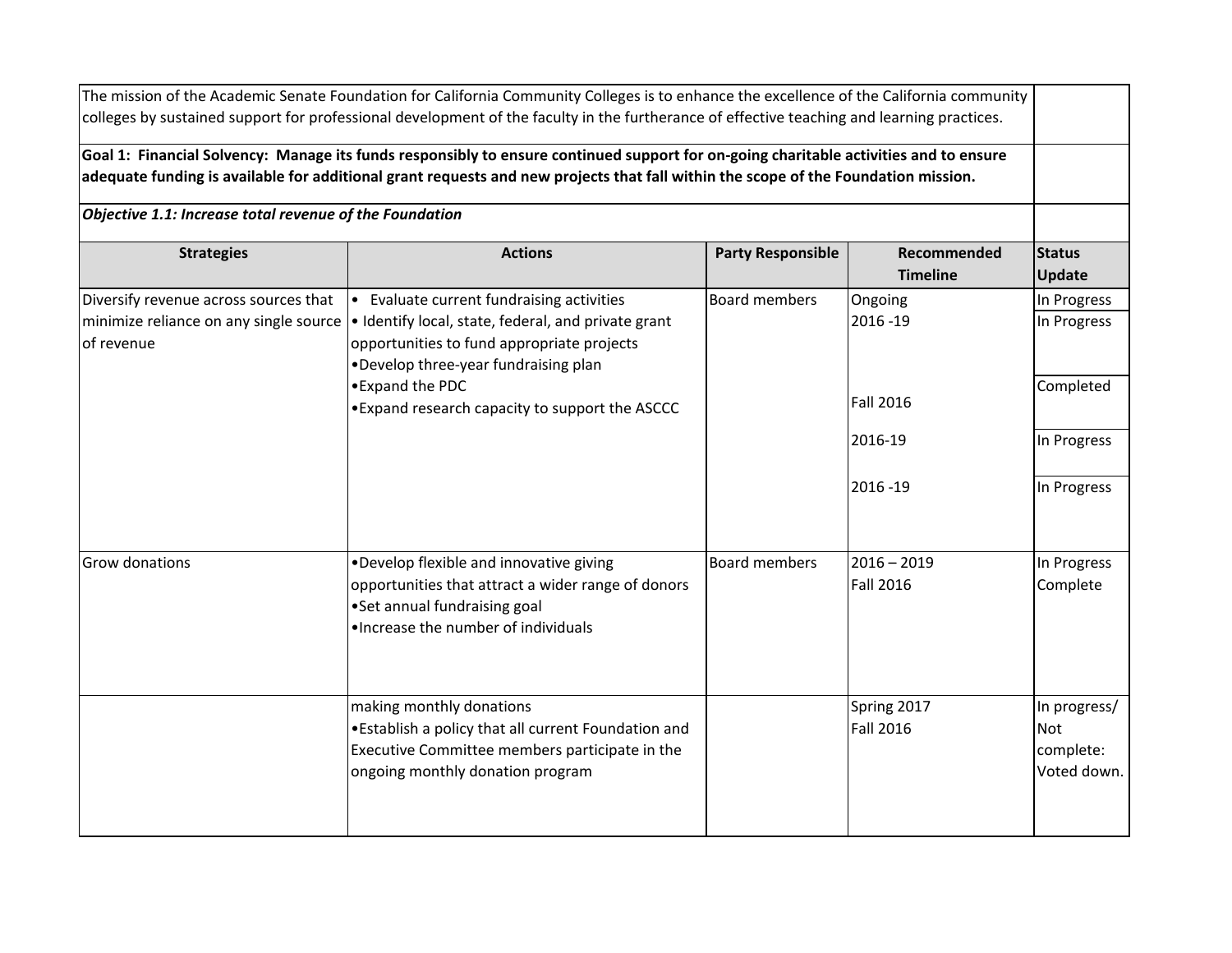| Goal 2: Internal Structure: Ensure the Foundation is managed well and organized with clear roles and responsibilities for each Director.<br>Objective 2.1: Invest in capacity-building steps to improve our ability to raise money |                                                                                                                                            |                                                             |                                 |                      |  |
|------------------------------------------------------------------------------------------------------------------------------------------------------------------------------------------------------------------------------------|--------------------------------------------------------------------------------------------------------------------------------------------|-------------------------------------------------------------|---------------------------------|----------------------|--|
|                                                                                                                                                                                                                                    |                                                                                                                                            |                                                             |                                 |                      |  |
| Invest in staff to support the Board of<br><b>Directors</b>                                                                                                                                                                        | •Create job description for associate director<br>. Hire dedicated professional staff to support the<br>organization's fundraising efforts | <b>Executive Director</b>                                   | <b>Fall 2016</b>                | Completed            |  |
| Emphasize long-term relationships in<br>all efforts to raise funds                                                                                                                                                                 | . Increase the number of Directors<br>•Develop recognition of donors - dinners, gift<br>baskets, lunch tables at                           | <b>ASCCC Executive</b><br>Committee<br><b>Board Members</b> | Spring 2016<br>2016 - 2019      | Completed<br>Ongoing |  |
| Enhance awareness of the Foundation<br>activities through increased public<br>relations including the development of • Create a communication plan<br>a communication plan.                                                        | event, etc.<br>•Create a marketing strategy including branding the Executive Director<br>Foundation and many of its activities             | and Staff                                                   | <b>Fall 2016</b><br>Spring 2017 | Completed<br>Ongoing |  |
| Goal 3: Charitable Activities: Continue to fund activities that support the Foundation mission.<br>Objective: Increase engagement with current and prospective donors and fund establishers                                        |                                                                                                                                            |                                                             |                                 |                      |  |